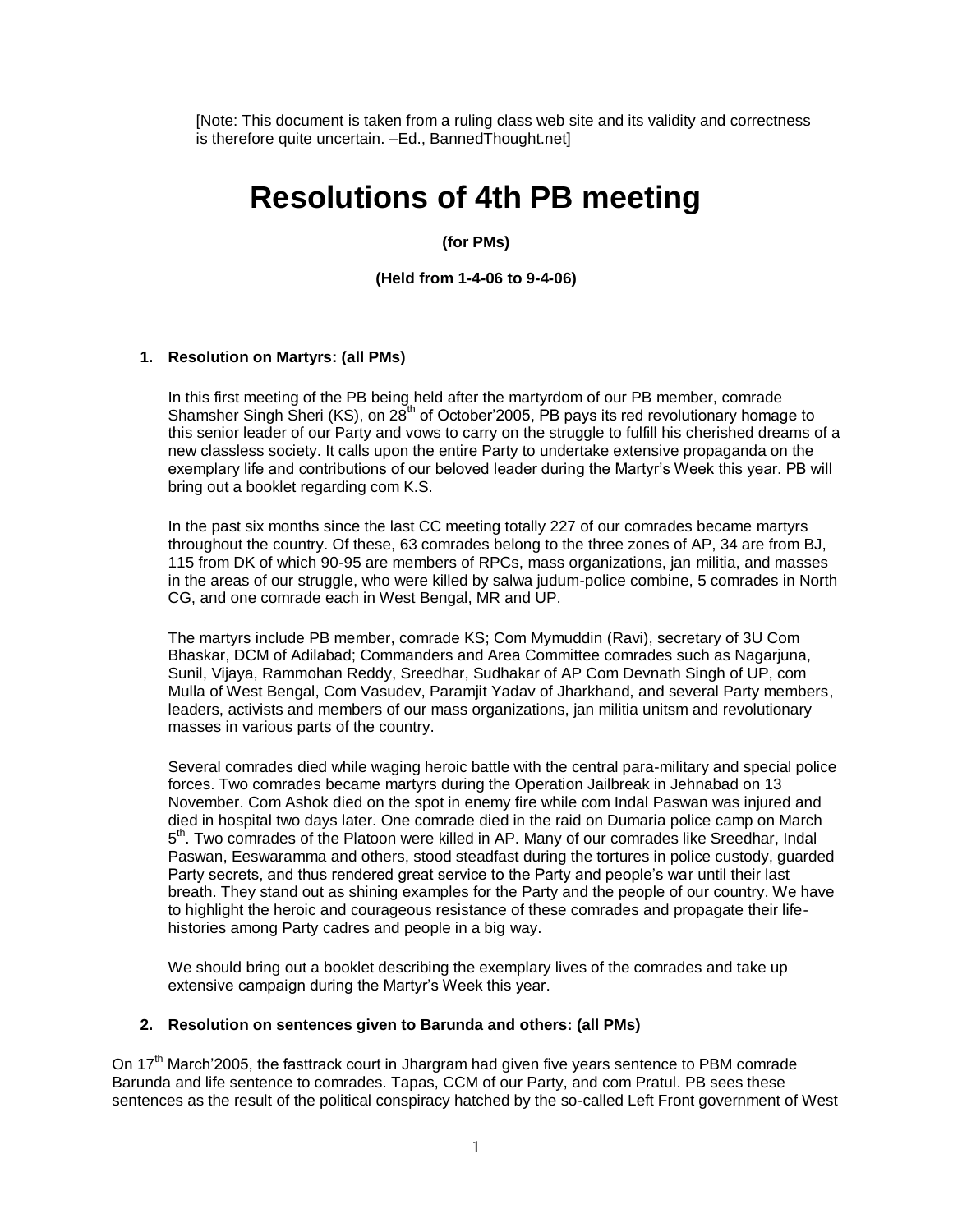Bengal led by the neo-revisionist CPI (M) to incarcerate Maoist political prisoners. It is a reflection of the counter-revolutionary brutal onslaught of the reactionary ruling classes of India, and exposes the social fascist face of the ruling classes of India, and exposes the social fascist face of the ruling revisionists in the State.

PB calls upon the entire Party rank and file, PLGA fighters, the activists of revolutionary mass organizations and the entire masses of our country to build a wide mass movement and take up campaign countrywide. We must also strive to mobilize support abroad. Other revolutionary organizations, democratic organizations and individuals should be approached and mobilized to condemn and oppose these sentences. Leaflets, posters, booklets should be brought out in various languages. Hall and street corner meetings, rallies and other forms of protest should be organized. Signature campaign must be taken up throughout the country. We must expose how the real criminals are roaming scot-free while revolutionaries are sentenced. This should be used as an opportunity for carrying out revolutionary political propaganda. Barunda's speeches court statements, etc., should also be widely propagated.

While the above campaign should be the main aspect, we should be the main aspect, we should also explore the possibilities of fighting in higher courts by appealing the HC and SC. Able advocates should be appointed for building the arguments. We must build up our arguments showing how the sentences are a result of political vengeance, cite health condition of Barunda, and assert how it is a conspiracy to finish off com Barunda by such heinous methods as not giving proper treatment, inflicting mental torture, and so on.

A booklet will be prepared on the sentences by the first week of May.

## **4. On the Economical Blockade of May 25-27 (upto PMs)**

The PB is ratifying the decision of the ERB to declare a three day economical blockade in the name of the CC against the CBB and MNC installations in Jh, Bh, NCG, DK and Orissa states on May 25-27. Raw materials from these areas are being supplied to CBB and imperialist projects in our country and abroad. Apart from the existing loot and plunder of the lives of indigenous people of these areas some more new MoUs were signed by the different state and central governments, which are affecting seriously people, forests and natural resources. The forceful eviction drive taken by the ruling classes should be resisted and a call to stop the loot of the CBB, MNCs and imperialists should be fought. We have to expose the so-called development theories of the bourgeoisie.

At the time of blockade people should be rallied in a big way in different forms of resistance. People and guerillas should be engaged to disrupt rail and road lines in our areas, which are the nerve centres to carry the raw materials to factories and ports. Destruction of these will be taken widely. We should take care not to damage main routes of public transportation.

Propaganda material should be prepared by the SuCoMO in four languages.

## **5. Problems in achieving oneness in the Party: -**

In the past 18 months since the formation of the unified Party, there has been a positive development of relations between the cadres of the two erstwhile parties at all levels. Overall, the spirit of unity has pervaded the entire party upto grassroots level. However, there still exist some problems in achieving oneness due to several historical, conceptual, practice-related, behavioral and other factors.Though they are not a big hurdle, PB has identified the following factors that are creating some problems for achieving oneness in some areas:

1. Influence of separate existence for a long period of time;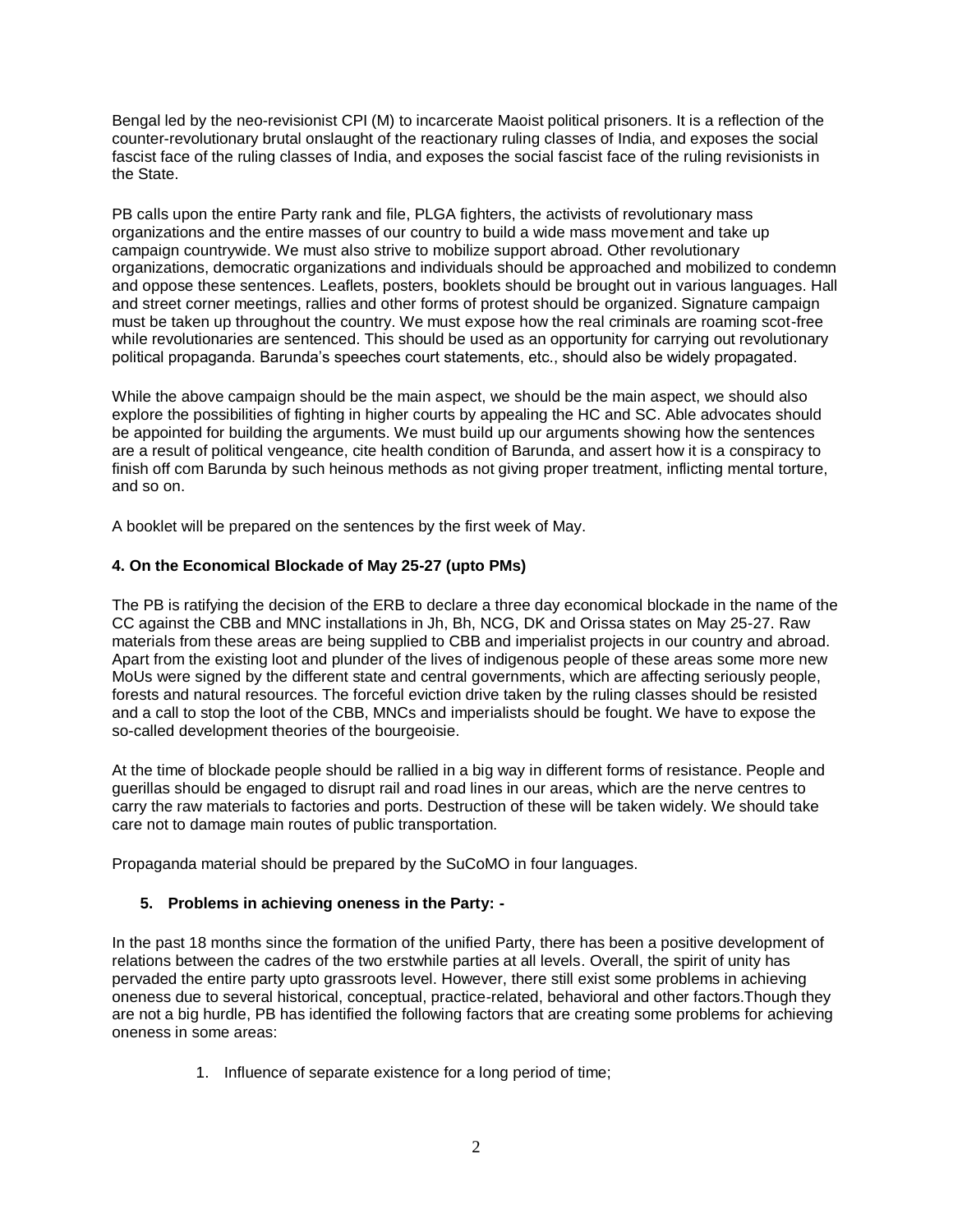- 2. Influence of black chapter is still there in various forms though spirit of unity mainly exists. A tendency to go back to the period of strained relations and to search for causes could be observed among some comrades.
- 3. Influence of some decisions taken by the erstwhile parties prior to merger in accordance with their need at that time;
- 4. lack of knowledge of the historical development of the struggle and the objective conditions in the various states, and old misconceptions, impressions and prejudices regarding respective movements;
- 5. Lack of proper education to the cadres of two erstwhile parties about what each had learnt from the other which creates some doubts and hesitancy in receiving new ideas such as the agreement on KKC.
- 6. Problem of grasping the spirit of the new docs of the unified party;
- 7. Influence of still-prevalent old weaknesses on present relations that are creating problems;
- 8. Shortcomings on the part of the leadership in dealing with problems objectively;
- 9. Problems in functioning such as maintaining relations with old comrades of one's erstwhile party; same old style of functioning in changed conditions instead of adjusting to the methods required in the new Party; lack of conscious attempts to understand the problems of the comrades;
- 10. Influence of enemy propaganda that creates doubts and prevents one from seeing facts objectively;
- 11. Influence of the past remnants and differences in each of the erstwhile parties that had accrued and entered the unified Party;
- 12. Influence of some problems dating back to the period of AICCCR and the formation of the two Parties, Com CM, etc.,
- 13. There are also some real problems such as different standards in the selection, gradation and promotion of cadres basing on different levels of the movement, problems arising out of composition of some committees, and so on.

Although PB has identified the above reasons that have some negative influence in achieving oneness in the Party, most of these are not of significance in the immediate context. The main thing that can promote or impede oneness is the attitude, trends, dealings of the leadership, or, to say in one word, the conscious role of the leadership. As long as the leadership of the unified Party, but retains, consciously or unconsciously, some affinity to the erstwhile party and reflected in its dealings and attitudes, it will be difficult to achieve oneness completely.

Hence, it is necessary to conduct an education campaign to get rid of the non-proletarian trends, while the leadership is dealing with the problems that are acting as hurdles in the way of achieving oneness. A thorough education on the basic documents, concepts, historical development of the movements of the erstwhile parties is necessary and the PB expects that this would be completed in the course of conducting the conferences and the Congress. It calls upon the Party rank and file, the leadership in particular, to consciously concentrate on achieving this great objective while showing flexibility and proper balance in dealing with the problems.

Today, the utmost need of the hour is to unite our forces like an iron fist to defeat the ever growing allround enemy offensive. For this, the entire rank and file of the unified Party must place the interests of the Party, the oppressed people of our country and the lofty aims of achieving a new classless society above everything else and stand as exemplar revolutionary models.

## **9. On DK:**

PB has discussed the developments in DK. It hails the tough resistance given by the Party, PLGA, MO and people under the leadership of the DKSZC and the CCMs who are guiding the programme directly. This heroic resistance of our PLGA fighters and the revolutionary masses of Bastar, the series of blows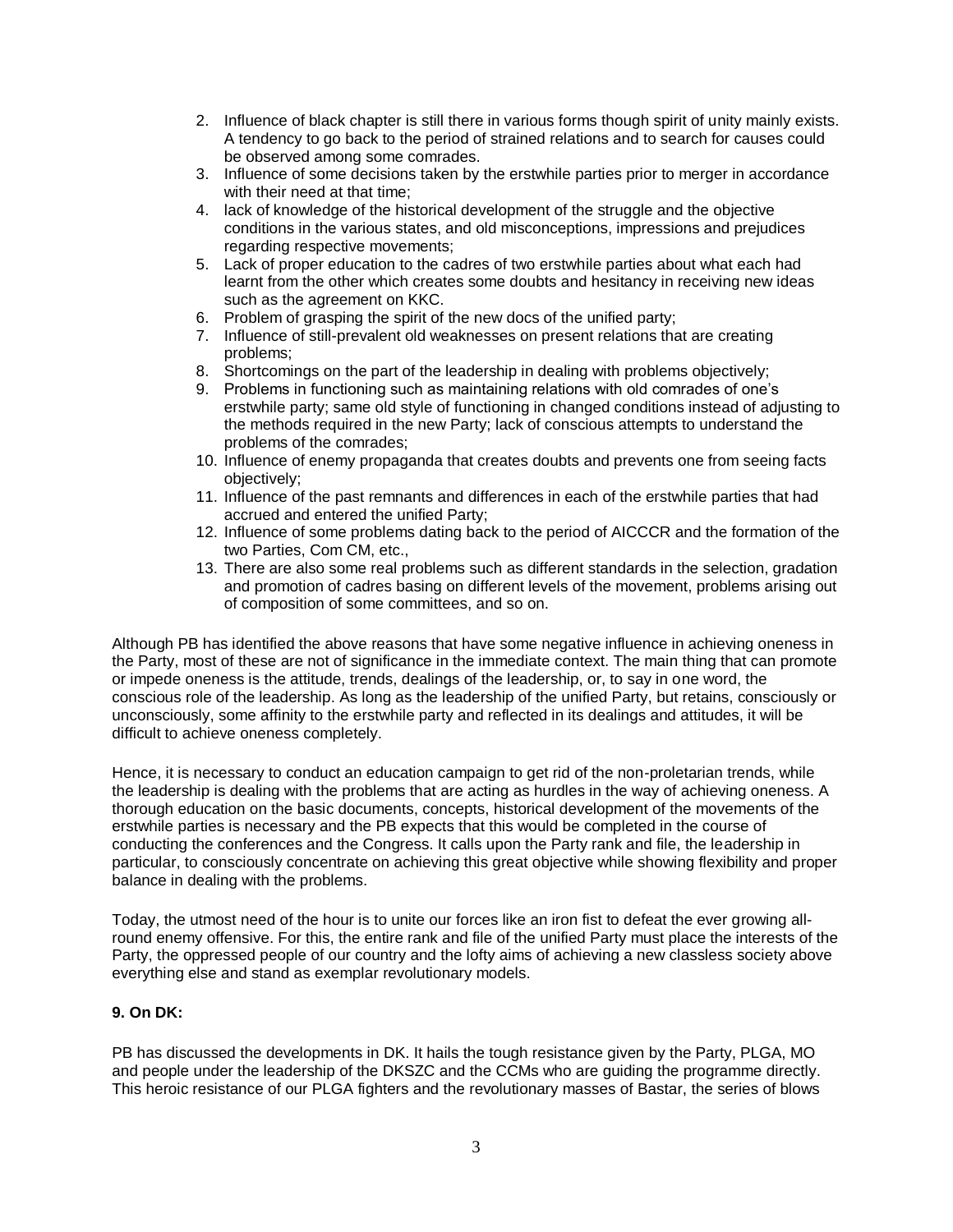they inflicted upon the cruel enemies of the people and the para-military, Naga Force and special police forces has become an inspiration to the entire revolutionary camp in the country.

The scale and magnitude of the enemy's military onslaught unleashed in the name of Salwa Judum is unprecedented in the history of the Indian revolution after the setback of 1972. This cruel, divisive campaign should be defeated in order to advance the task of transforming PLGA into PLA and establishing Base Area.

The PB noted with grave concern that we have not taken up the propaganda and solidarity campaigns in the various states to the extent possible corresponding to our subjective strength. At this critical juncture when the Central and state governments, with the full backing of the imperialists, CBB and feudal forces, have unleashed a brutal encirclement and suppression campaign in Bastar region of Chhattisgarh, and are quite determined to ruthlessly carry out their heinous plans of destroying the Party, PLGA, RPCs, revolutionary mass organizations, and terrorise the masses through gory bloodbaths, the main focus of our entire Party should be to build strong support to the ongoing armed resistance in DK in all possible ways. The PB discussed and decided to intiate the following steps in DK and also in the various states in order to defeat the enemy offensive unitedly and build countrywide solidarity movement in support of the people's armed resistance under our Party's leadership in DK:

- i. Central and State governments will intensify their brutal attack further in this summer. Salwa Judum-para military's combined ongoing offensive is a springboard to facilitate the deployment of the Indian Army to capture our GBs particularly Maad. Already in this direction coordination has been increased by the concerned officials.
- ii. Eviction of hundreds of villages and shifting them to new settlements is another plan intiated by the Chhattisgarh State government for which Rs. 500 crores is sought from the Centre. Already 70-80 villages were burnt, hundreds of villages were forcibly evacuated, around 50,000 people had been shifted to government organized camps.

SJ leadership put forward alternative slogans to all out slogans reflecting the sharp polarization into two camps-revolutionary and counter-revolutionary. Day by day offensive of these forces and counter offensive of our people and forces is increasing and a civil war situation now prevails in entire Bastar, which has now become the focal point of the bitter class conflict.The offensive was led by the Congress-BJP combine at state and all India level. Initially, the reactionary ruling succeeded to some extent in projecting the savage Salwa Judum as a spontaneous uprising of the adivasis against the Maoists. However, the consistent heroic resistance by our forces and the people has transformed the debate on Salwa Judum at AI level in a qualitative manner with a significant section of the people questioning the unjustness of the state-sponsored campaign and understanding the justness of our counter-offensive. A polarization of forces at all India level is also taking place. We have to utilize the situation and exploit the contradictions among the enemies to isolate the main enemy. We must strive to rally our friendly forces to intensify our resistance.

- iii. We have to take the utmost caution to ensure that common people do not become victims and innocent lives are not lost in the course of our counteroffensive against the enemy. Education should be given to the party cadres that all precautions should be taken to ensure that Pakhanjur-type of incidents do not recur. We must make serious effort to win over or neutralize the people in the neighboring areas who are being organized against us by the ruling classes.
- iv. We have to concentrate on isolating the enemy further at CG level and at all India too. Further blows should be given on main enemy and its armed forces. All possible means should be explored to carry out this task. Resistance in CGSC should be developed.
- v. The PB is appreciating the formation of  $3<sup>rd</sup>$  Coy and Koya Bhumkal Sena to resist the SJ offensive campaign and as part of strengthening the people's Army. The PB is further suggesting to the DKSZC and the CCMs concerned to further consolidate and strengthen